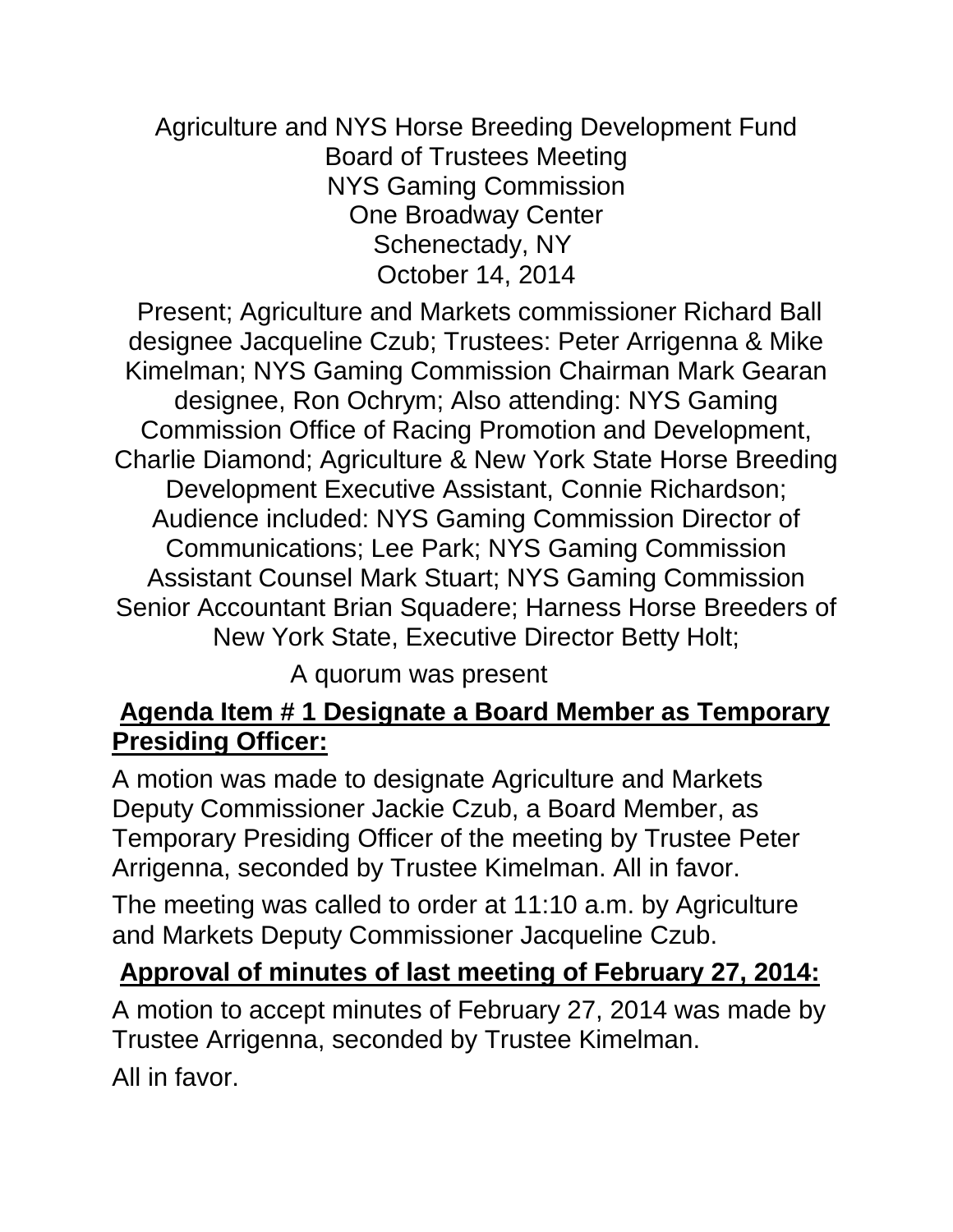# **Agenda Item # 2 Approve Grant Request:**

As prescribed by Section 332 of the NYS Racing, Pari-Mutuel Wagering and Breeding Law: the fund is authorized to dispose of and distribute monies received by it pursuant to the provisions of this chapter for the following purpose:

**The New York State 4-H Horse Foundation, Inc.** requested a grant for 2014 for the amount of \$76,835.00 to support the statewide 4-H Youth Development Horse Program. A motion to approve the New York State 4-H grant was made by Trustee Ochrym, seconded by Trustee Czub. All in favor.

**Harness Racing Museum and Hall of Fame** in Goshen, New York requested a grant for 2014 in the amount of \$50,000.00 to support the youth activities and equine education program of the Museum. A motion to approve the 4-H Horse Foundation grant was made by Trustee Kimelman, seconded by Trustee Arrigenna. All in favor.

# **Agenda Item # 3 Single Source Provider Resolution:**

The Single Source Provider Resolution indicate that the Board of Trustees of the Fund has historically recognized and continues to recognize, that the Harness Horse Breeders of New York State, Inc. ("HHBNYS") is a single source vendor with respect to the effective and efficient promotion of the Standardbred industry as contemplated by the Racing Law. The Board recognizes that: 1. the mission of HHBNYS is substantially aligned with the mission of the Fund and 2. HHBNYS is the statewide Standardbred Breeders Association representing the majority of the breeders of registered Standardbreds throughout New York State.

A motion to adopt the resolution was made by Trustee Kimelman, seconded by Trustee Arrigenna.

The resolution was approved.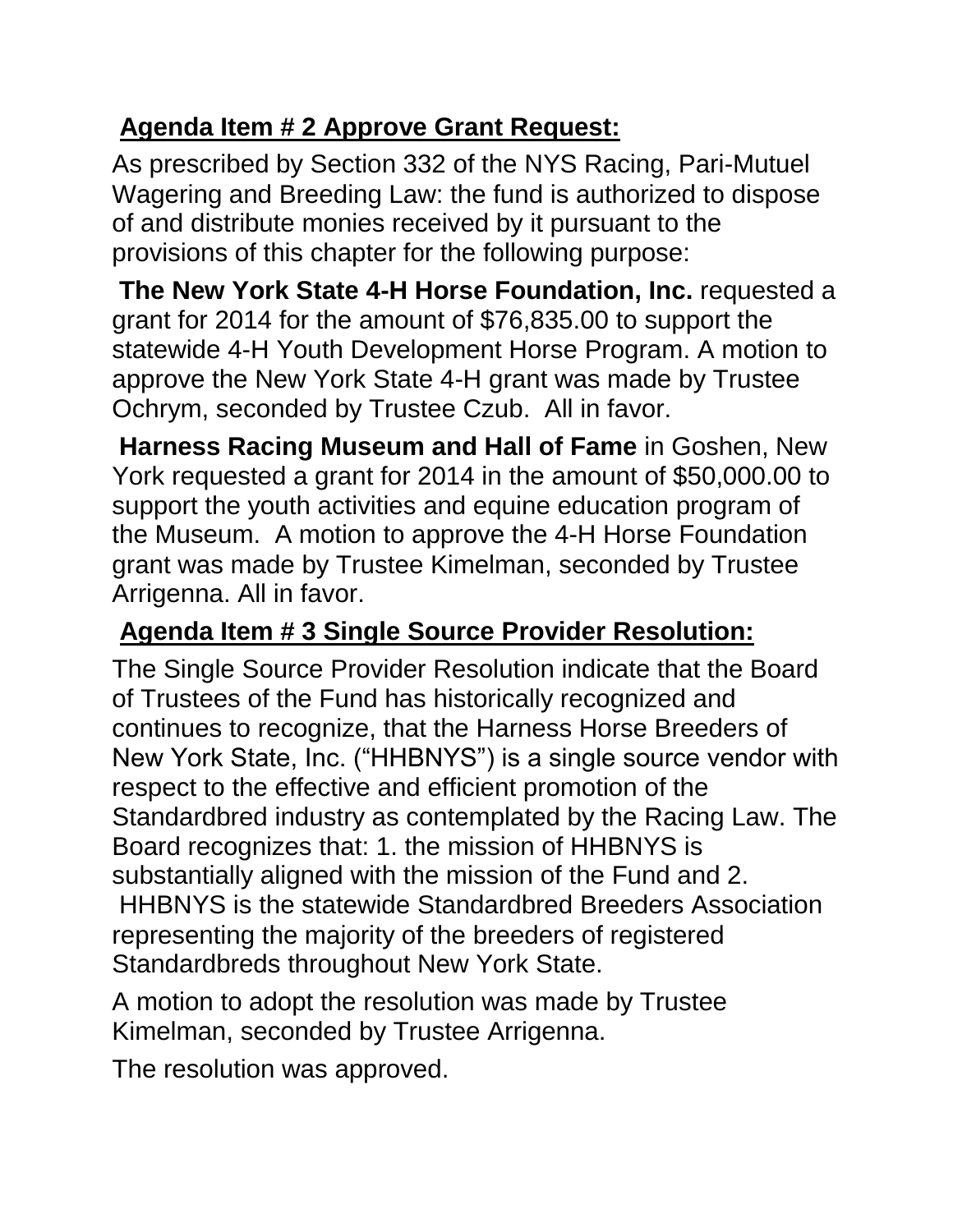#### **Discussion Items: 2015 New York Sire Stakes Schedule:**

Agriculture and Markets Deputy Commissioner Jacqueline Czub recognized and thanked Trustee Arrigenna for his hard work regarding the Sire Stakes schedule and purse allocation structure. Deputy Commission Czub asked Trustee Arrigenna to give the Board details of the New York Sire Stakes schedule.

### **Proposed Schedule Changes:**

- There was a discussion to have more time between the 2 year old races, and to lengthen the racing schedule. Instead of having the Night of Champions where all divisions of 2 year old and 3 year old horses compete on one night. The schedule should be separated and the 3year olds race earlier in September and the 2 year olds race later in September or August once the schedule is reviewed.
- Bring back the Fall Harvest, but have it as a consolation, which will be a little different from the previous Fall Harvests. Everyone who raced in a 3 year olds New York Sire Stakes program will be dropped into the finals. The first 8 point leaders, will go to the New York Sire Stakes Finals, and the next 8 will go to the Consolations. There will be a stipulation stating: "there will be no consolations if there is a field of less than 6 horses."
- HHBNYS proposed the Excelsior "A" division purses be \$15,000 guaranteed (with the \$300.00 starting fees included).

#### **New York Sire Stakes Purse Allocation:**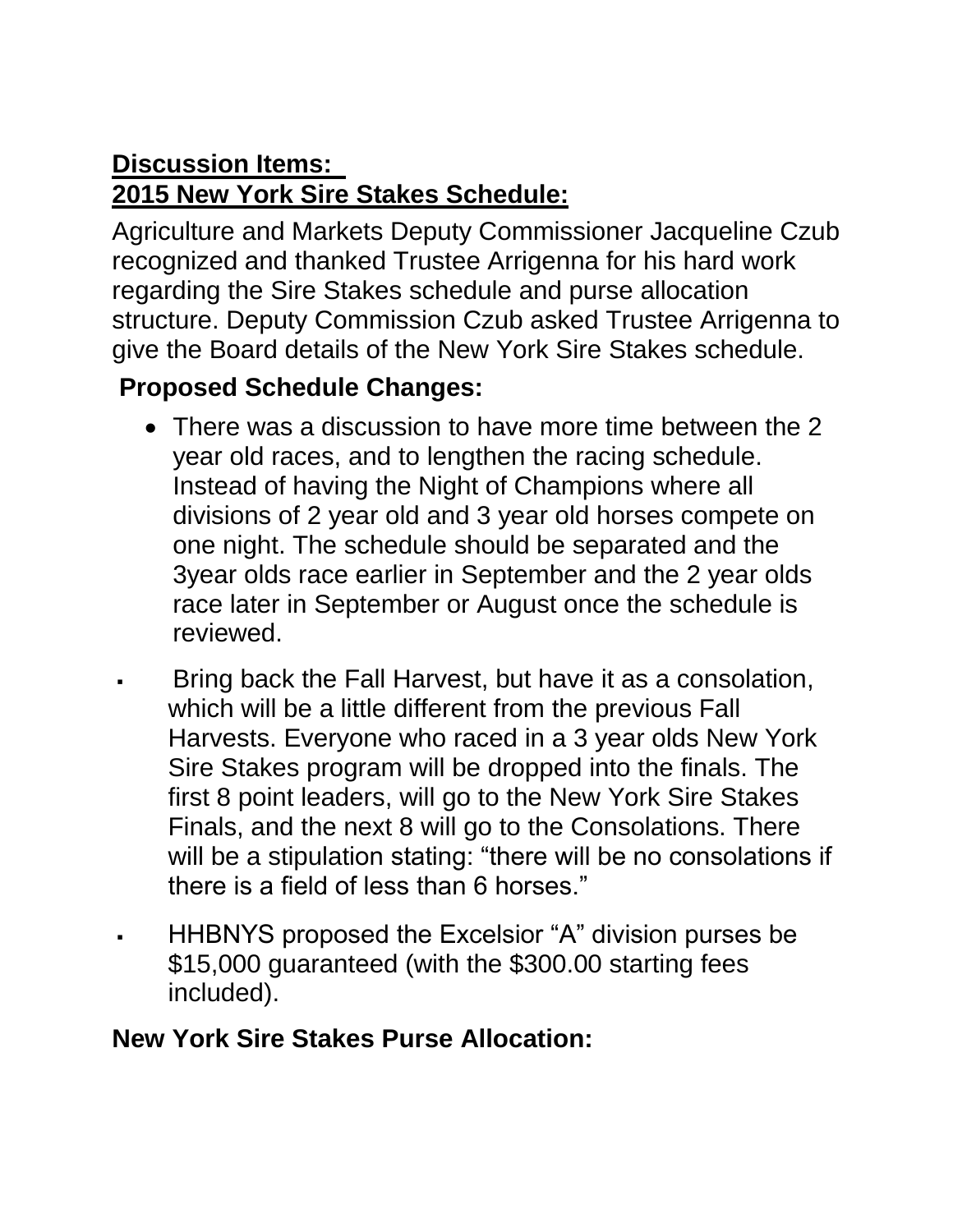There is a little over \$14 Million to allocate to the Sire Stakes, breeders awards, and to the county fairs. Everything else will remain the same unless the Consolation races are added. The breeder's awards will remain the same as last year. There is time to decide how the \$14 Million will be disbursed, which should be decided at the December meeting.

#### **Changes of Conditions for 2015: New York Sire Stake #56:**

#4. All owner entries will be split into different divisions for all Sire Stakes, if possible.

# 17. Trotting hobbles will be treated as a piece of equipment and may be added or subtracted like any other piece of equipment.

There is an address change for HHB:

 Harness Horse Breeders of New York State 12 Avis Drive, Suite 1 Latham, New York 12110

## **New York Excelsior Series (revised 10/02/14**

The purse for all Excelsior "A" Series Races will be \$15,000 guaranteed.

Declaration fee: The declaration fee is \$300 for Excelsior A and \$100 for Excelsior "B". All declaration fees for Excelsior "B" will be added to the event to which declared.

# 3. All owner entries must be split into different divisions, if possible, as per NYGC Rule # 4111.15.

# 17. Trotting hobbles will be treated as a piece of equipment and may be added or subtracted like any other piece of equipment.

There is an address change for HHB: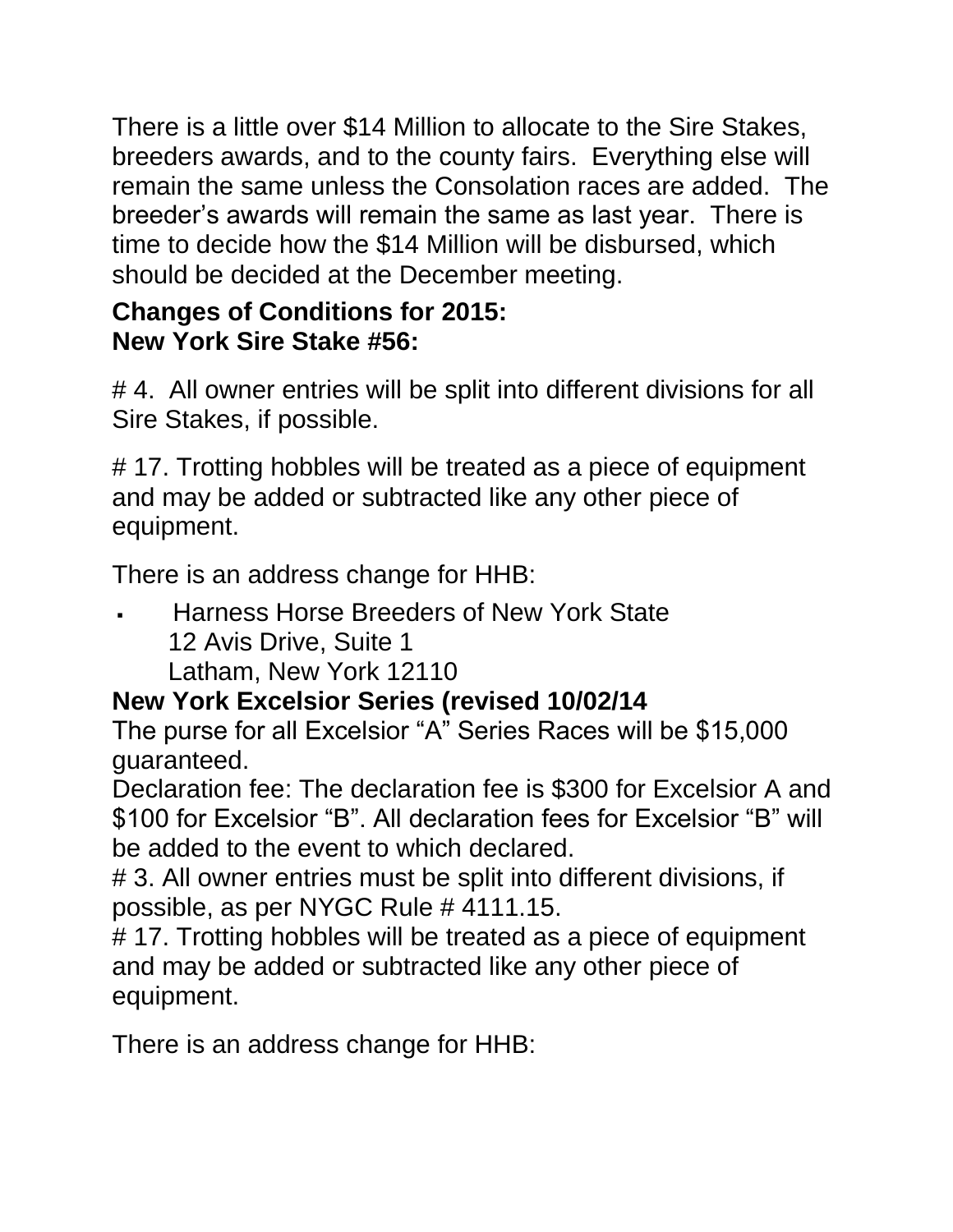- Harness Horse Breeders of New York State 12 Avis Drive Suite 1
	- Latham, New York 12110

**New York Sire Stakes County Fair Races (revised 10/02/14)** Should there not be enough entries in the box with at least four starts to fill the race, the highest point earner which has entered with three starts shall be selected, etc. until there are enough entries to fill the first tier.

# 27. Trotting hobbles will be treated as a piece of equipment and may be added or subtracted like any other piece of equipment.

The conditions will also be an Action Item for the Board's consideration at the December meeting.

#### **Revised Stallion Eligibility Application 2015, Rules of Eligibility of Yearlings and Stallions and NYS Mare Residency Forms 2015:**

The New York Sire Stakes forms have been revised, and updated by Harness Horse Breeders of New York State. Acting Presiding Officer Czub thanked Betty Holt for her attention and effort to this matter.

- The changes made to the 2015 forms are as follows:
- The residency forms are labeled A and B to make it easier to determine which forms breeders have filed or still need to filed. These forms have almost the same information as the previous forms with the exception of the NYS permanent resident mare section. This section confused people and made them think that they did not need to file any other forms.
- The location of the mare while she is being bred will be added to better track her physical location for inspections.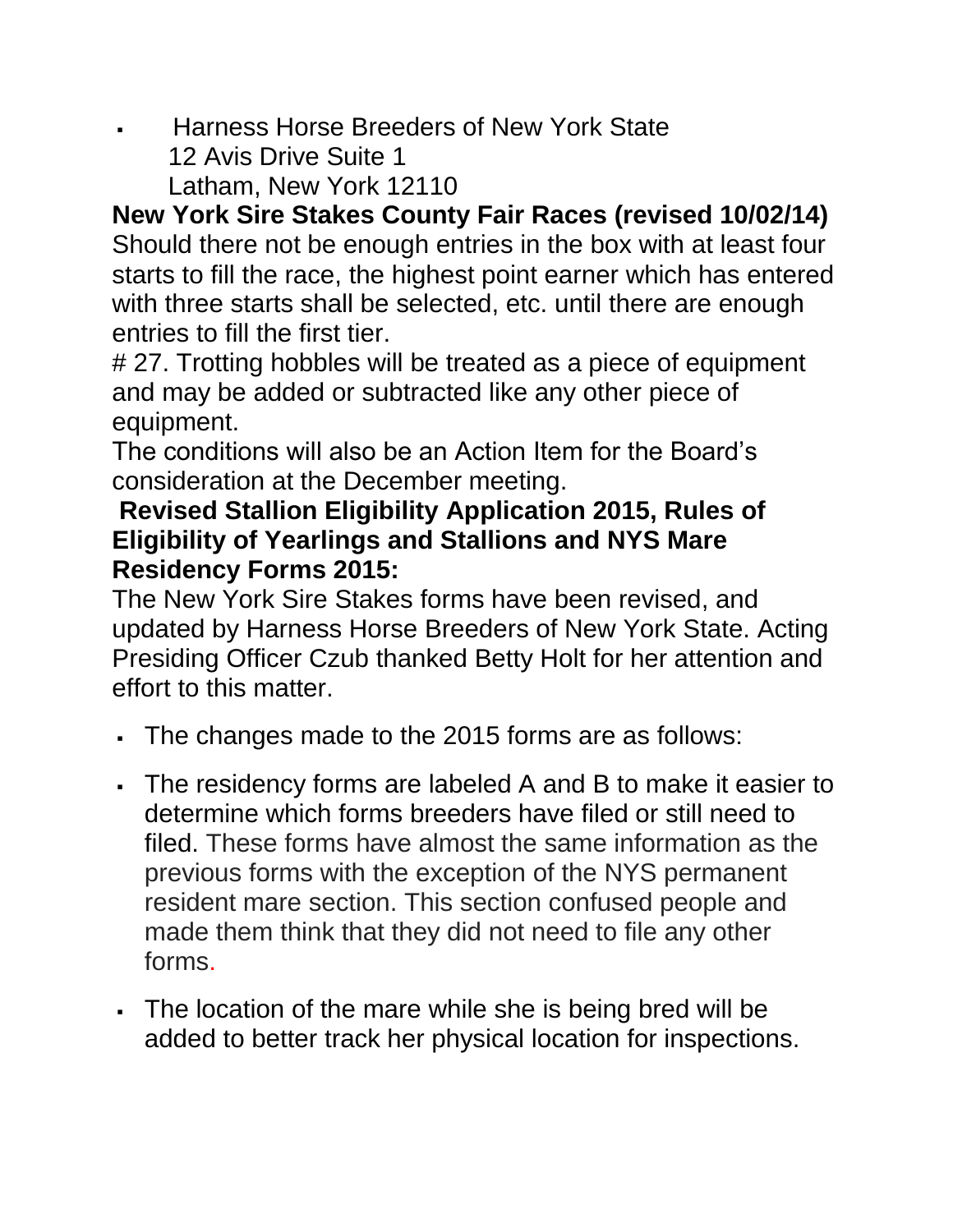How long forms may be accepted after residency requirements are met. It is not known if any formal Trustee vote was ever taken on this matter. Currently the forms read no later than 14 days after the beginning or ending of residency requirements being completed. If we maintain that amount of time we will have a large number of breeders not getting awards when we go to 100% residency. It is suggested 60 days or at the very least 30 days. The next question is can only the 180 day form be filed if we can verify the mare was in fact in the state in that time frame.

- The 2015 stallion registration form follows the new one year lease stature change.
- The Trustees are asked to review the forms with the changes and give approval for them to be mailed out on the regular schedule of November 1<sup>st</sup>, as well as be placed on the nysirestakes.com website.

# **2015 Agriculture and New York State Horse Breeding Development Fund Proposed Budget:**

#### **Agenda Item #6 Approval of the NYSS Budget:**

The 2014 revenue budget was \$16.665 million compared to the 2013 budget of \$13.550 million. The 2014 expense budget was \$16.665 million compared to the 2013 budget of \$20.082 million. The 2014 administrative budget was \$918,027 compared to \$894,622 of 2013 actual administrative costs. Financials for 2013 resulted in a \$1.5 million loss for the year. 2014 Budget forecasts revenues equal to expenses. All revenue received by the Fund after June 30th will be retained for the 2015 purses.

**A motion was made to break for Executive Session** to discuss a personnel related item by Trustee Ochrym, seconded by Trustee Arrigenna. Everyone was asked to leave the room except the Board members, NYS Gaming Commission Office of